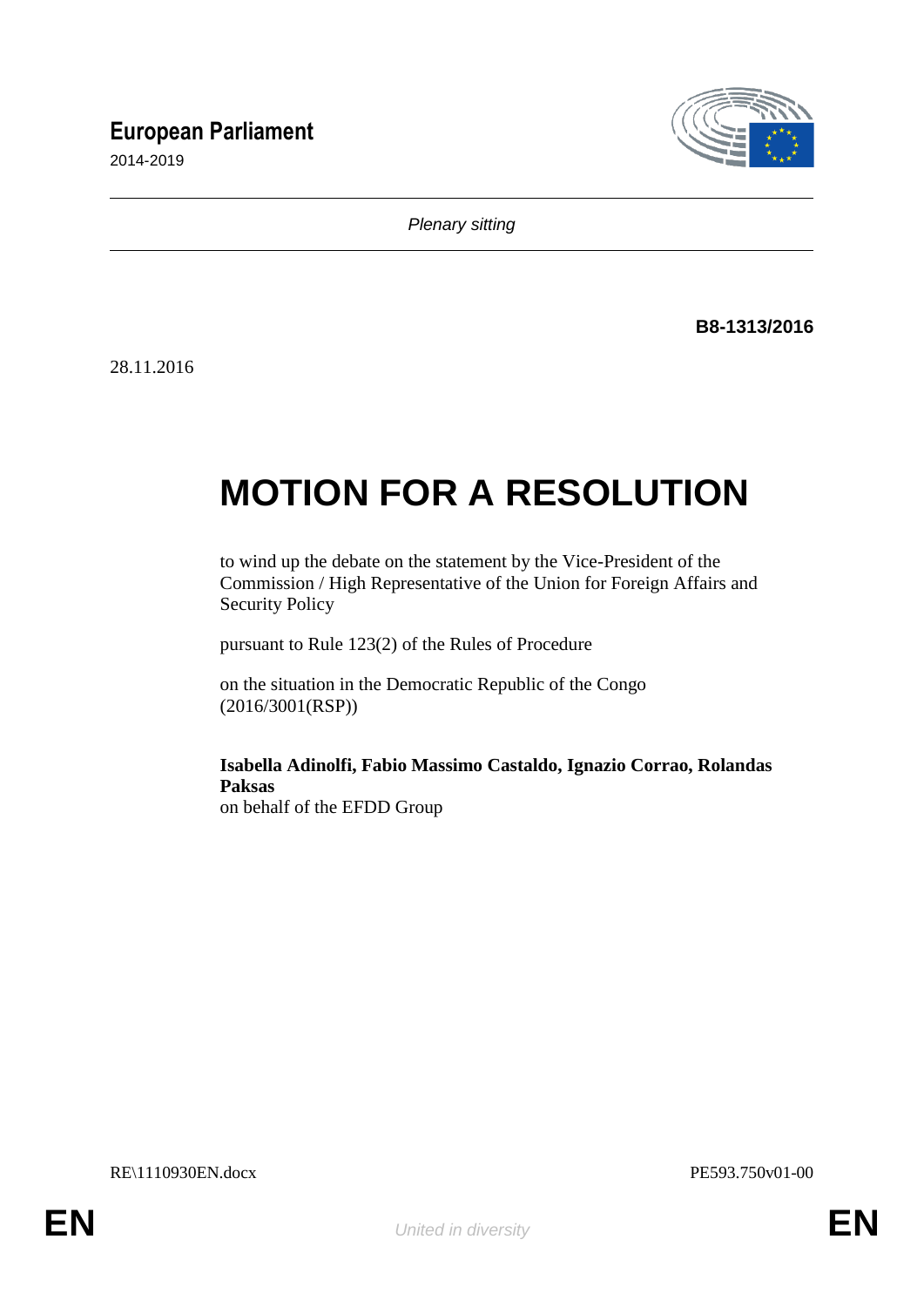#### **B8-1313/2016**

#### **European Parliament resolution on the situation in the Democratic Republic of the Congo (2016/3001(RSP))**

### *The European Parliament*,

- having regard to its previous resolutions, in particular those of 23 June 2016<sup>1</sup>, 10 March  $2016^2$  and 9 July  $2015^3$ ,
- having regard to the resolution of the ACP-EU Joint Parliamentary Assembly of 15 June 2016 on the pre-electoral and security situation in the DRC,
- having regard to the Council conclusions on the Democratic Republic of the Congo of 17 October 2016,
- having regard to the declaration by the European External Action Service (EEAS) of 16 February 2016,
- having regard to the statements by the High Representative of the European Union for Foreign Affairs and Security Policy / Vice-President of the Commission and by her spokesperson on the situation in the Democratic Republic of the Congo,
- having regard to the statements by the EU Delegation to the Democratic Republic of the Congo on the situation of human rights in the country, particularly those of 23 November 2016 and 24 August 2016,
- having regard to the EU Annual Report on Human Rights and Democracy in the World, adopted by the Council of the European Union on 22 June 2015,
- having regard to the Human Rights Watch World Report 2016 on the Democratic Republic of the Congo,
- having regard to the UN Security Council's resolutions on the DRC, in particular that of 23 June 2016,
- having regard to the annual report of the UN High Commissioner for Human Rights, published on 27 July 2015, on the situation of human rights and the activities of the United Nations Joint Human Rights Office in the Democratic Republic of the Congo,
- having regard to the statement of the Prosecutor of the International Criminal Court of 23 September 2016,

 $\overline{a}$ 

<sup>1</sup> Texts adopted, P8\_TA(2016)0290.

 $2$  Texts adopted, P8 TA(2016)0085.

<sup>3</sup> Texts adopted, P8\_TA(2015)0278.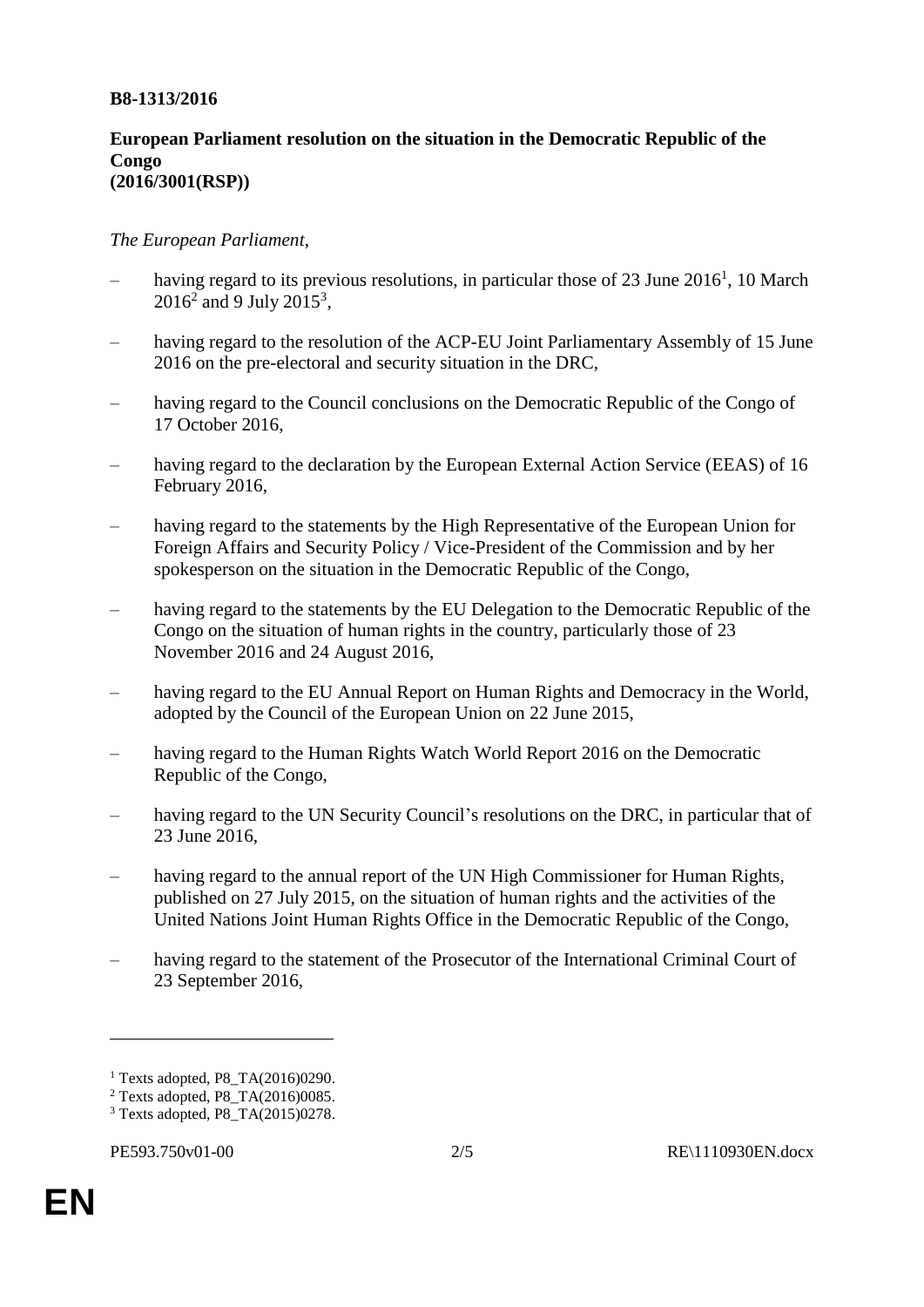- having regard to the State of the Nation speech pronounced by President Kabila on 15 November 2016,
- having regard to the Universal Declaration of Human Rights of 1948,
- having regard to the International Covenant on Civil and Political Rights of 1966,
- having regard to the African Charter on Human and Peoples' Rights of June 1981,
- having regard to the Cotonou Partnership Agreement signed in June 2000,
- having regard to the Constitution of the Democratic Republic of the Congo, and in particular to Articles 22, 23, 24 and 25 thereof,
- having regard to Rule 123(2) of its Rules of Procedure,
- A. whereas Joseph Kabila has been President of the DRC since 2001;
- B. whereas according to the Constitution of the DRC, the mandate of the president is limited to two terms, and Mr Kabila is due to step down in December 2016, at the end of his second term;
- C. whereas the mobilisation of civil society in 2015 prevented a first attempt to amend the constitution of the DRC in order to allow President Kabila to run for a third term;
- D. whereas a decision of 17 October 2016 concluding a non-inclusive political dialogue has postponed the next elections until April 2018, following the official statements of recent months by President Kabila and members of his majority coalition according to which the elections have to be delayed;
- E. whereas this postponement is allegedly due to the need to update the voter lists and to the excessive cost of organising the elections, claimed by the Independent National Electoral Commission (CENI) to be USD 1.8 billion;
- F. whereas the European Parliament has already condemned this situation, and it seems that President Kabila and his government are trying to use administrative and technical means to delay the elections and ensure that he remains in power beyond the end of the constitutional mandate;
- G. whereas in June 2014 the EU sent a follow-up electoral mission to the DRC, which pointed to the need to ensure updated voter lists, a fair system for resolving electoral disputes, fair competition between candidates, stronger protection of public liberties, and the fight against impunity;
- H. whereas the attempt to amend the constitution and the postponement of the elections have caused growing political tension, unrest and violence across the country;
- I. whereas in the last few months the situation as regards human rights and freedom of expression and assembly in the country has worsened, as repeatedly reported by human rights organisations, which have drawn attention to violent acts of repression against

RE\1110930EN.docx 3/5 PE593.750v01-00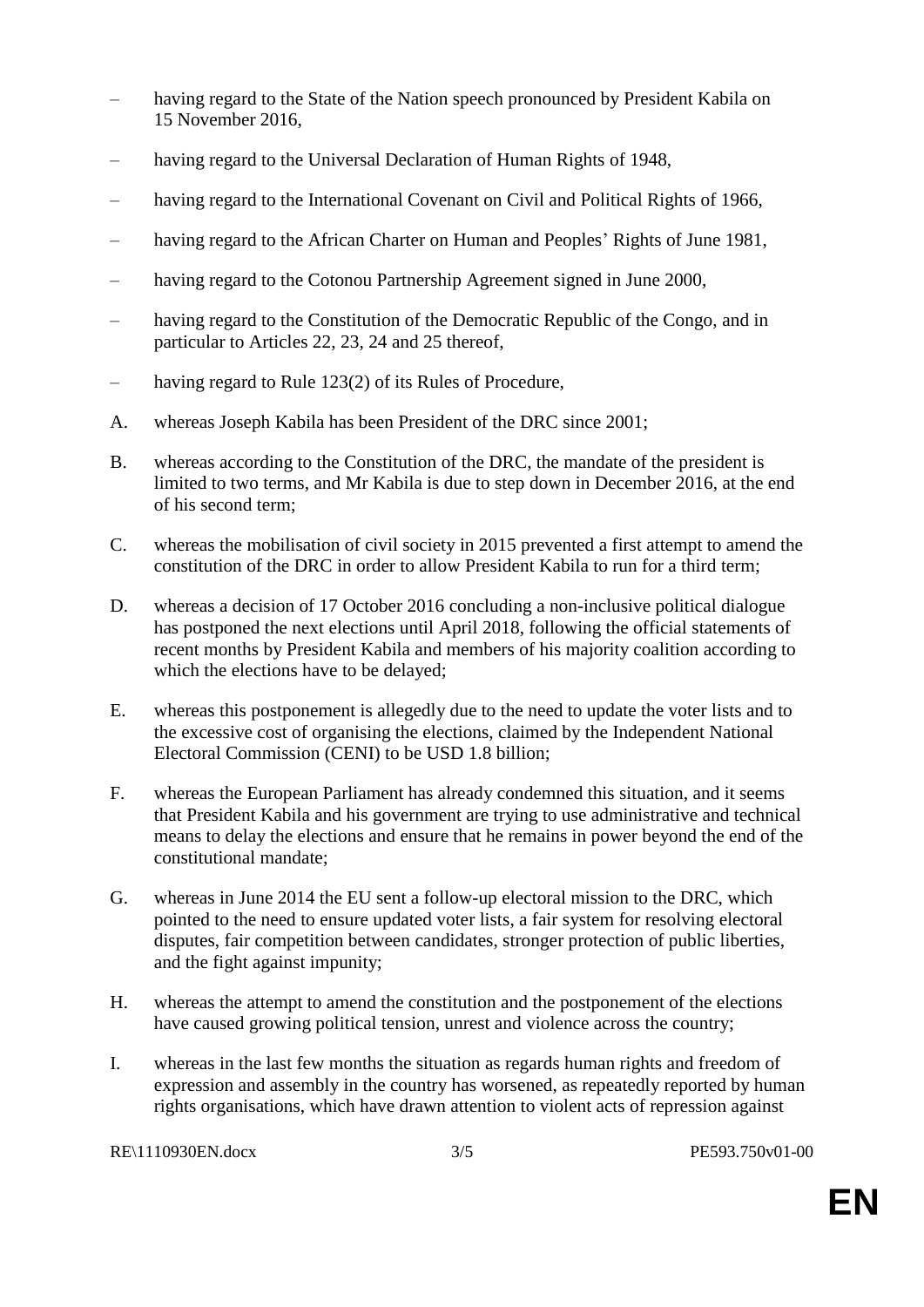peaceful demonstrators, journalists, political leaders and others who oppose the attempts to allow President Kabila to stay in power beyond the constitutionally mandated twoterm limit;

- J. whereas on 16 February 2016 civil society groups organised a national strike ('ville morte') to denounce the postponement of the forthcoming presidential elections and the risks of electoral fraud; whereas, on the same day and in connection with the above national strike, the RDC authorities arbitrarily arrested several youth activists and at least 30 political opposition supporters, members of the citizens' movement 'Struggle for Change' ('La Lutte pour le Changement' or LUCHA), who were interrogated without access to a lawyer and in some cases were injured while under arrest;
- K. whereas, notably, more than 30 people were reportedly killed during demonstrations in Kinshasa on 19 and 20 September 2016, and many others disappeared, while members of the LUCHA movement are still being unlawfully detained in Goma;
- L. whereas government officials have blocked free speech by shutting down media outlets such as RFI and Radio Okapi, specifically targeting those airing messages about the protests;
- M. whereas the next presidential and legislative elections and their peaceful, transparent, smooth and timely conduct are of crucial importance;
- N. whereas the opposition has spoken in favour of a potential transition period, also involving President Kabila, as long as the constitutional guarantees are respected, the constitution is not amended and Mr Kabila is not a candidate in the next elections;
- 1. Is deeply concerned at the increasingly unstable situation in the Democratic Republic of the Congo in a tense and uncertain pre-electoral context, and reaffirms the primary responsibility of the DRC authorities to duly hold the elections;
- 2. Reiterates its profound concern at the situation in the east of the country;
- 3. Recalls that the DRC is committed under the Cotonou Agreement to respect democracy and human rights, including freedom of expression, freedom of assembly, freedom of the press and the principles of the rule of law;
- 4. Stresses that the political crisis in the DRC can only be resolved by means of an explicit public commitment on the part of all stakeholders to respect the current constitution – in particular as regards the limitation of presidential terms of office – and of a substantive, inclusive, impartial and transparent political dialogue;
- 5. Is concerned at the failure of the dialogue held with the DRC authorities in the framework of Article 8 of the Cotonou Agreement with the objective of obtaining definitive clarifications on the electoral process; urges the EU to immediately launch a procedure under Article 96 of the Agreement and to adopt targeted sanctions against the senior officials, security and intelligence officials and armed forces agents responsible for the violent repression of the demonstrations and the political impasse that is preventing a peaceful and constitutional transition of power;